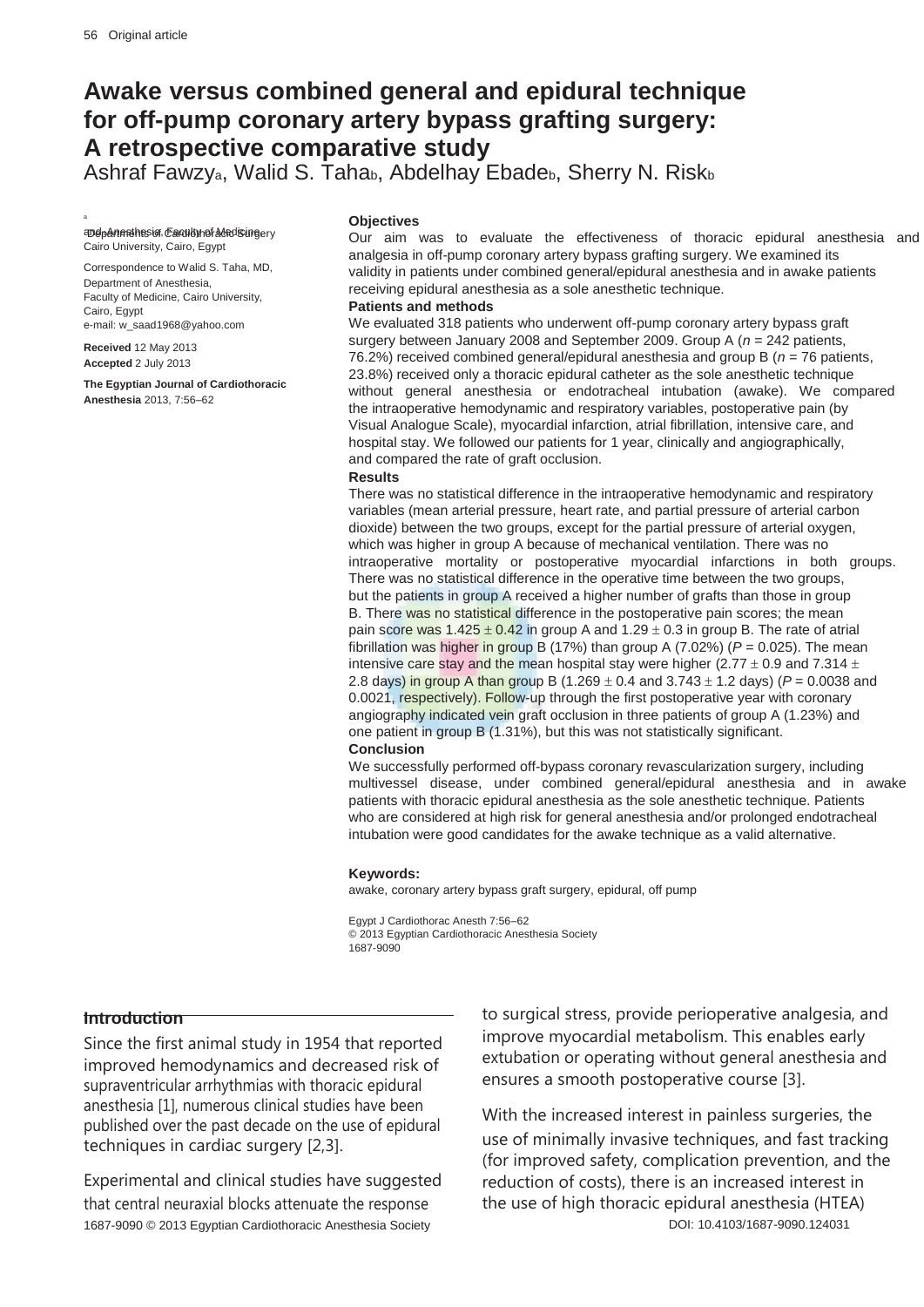in cardiac surgery [2,3]. Nevertheless, HTEA has not gained widespread utilization in cardiac surgery because of concerns of potential neuraxial hematoma, hypotension, and epidural infection [4].

With the increased complexity of cases presented for coronary artery bypass graft surgery (CABG) and the increased cases where patients are at a high risk for general anesthesia or mechanical ventilation, there is an urgent need for a safer technique for these patients. With the advancement in technology, pharmacology, and anesthesia, we are now able to safely perform awake off-pump coronary artery bypass (OPCAB) without general anesthesia or intubation for such cases [5,6].

The off-pump coronary artery bypass grafting (OPCABG) was first launched by Kolesov in the 1960s; now, it constitutes 30% of the CABG procedures performed worldwide [7–9].

Almost 15 years ago, Karagoz and colleagues had patients in their series who were not fit for endotracheal intubation and general anesthesia. They used the awake CABG strategy and proved its validity, and later, others started using it for single-vessel or minimally invasive CABG [10–13].

Awake CABG has been utilized for different surgical approaches including submammary, subxiphoid incision, and even in ministernotomy j-shaped incision [14,15]. Other authors used the awake technique for bilateral mammary and radial artery grafts; this means that all varieties of CABG were reported to be performed while the patient is awake [16,17].

Some authors advised adding a femoral nerve block to the HTEA in those patients; others combined the high thoracic epidural with the lumbar subarachnoid block in order to harvest the venous grafts [18,19].

Some surgeons reported opening the left pleura in awake patients undergoing CABG, and utilizing both mammary arteries with this technique. They reported that the sternum and the pleura could be opened safely without interrupting the diaphragm or the intercostal muscles to work properly and without disrupting the respiration [11].

After reviewing these reports on the use of epidural anesthesia in cardiac surgery and its utilization as a sole technique, we decided to carry out this study to evaluate the effectiveness and safety of this technique. In this study, we examine HTEA in patients under combined general/epidural anesthesia and in awake patients in OPCABG.

# **Patients and methods**

After institutional approval and obtaining informed consents, we examined 318 patients — in Saudi German Hospital al-Madinah al-Munawarah — who underwent isolated OPCABG from January 2008 to September 2009. We divided our patients into two groups: group A, in which all patients received combined general/ epidural anesthesia (*n* = 242 patients), and group B, in which all patients were awake under thoracic epidural anesthesia only (*n* = 76 patients). In group B, 28 patients were considered at high risk for general anesthesia or intubation (21 patients had advanced pulmonary disease (FEV1s<50%) and seven patients had advanced liver cirrhosis and persistently high liver enzymes).

All patients in group A underwent OPCABG. Seventy-

three patients in group B underwent OPCABG and three patients had a single-vessel disease, LAD lesion, and were operated by minimally invasive direct coronary artery bypass surgery (MIDCAB).

Exclusion criteria: (awake group)

- (1) Uncooperative patient.
- (2) Small or diffusely diseased coronaries.
- (3) Pulmonary hypertension (moderate to severe).
- (4) Recent myocardial infarction.
- (5) Cardiomegaly.

Other comorbidities were not excluded including advanced liver disease, obesity, diabetes mellitus, renal disease, and advanced age.

Exclusion criteria for both groups: (for performing HTEA)

- (1) Activated partial thromboplastin time more than 45 s. (normal range = 25–30)
- $(2)$  INR  $> 1.4$ .
- (3) Platelet count less than 80 000/mm (normal range = 150 000–400 000).
- (4) Administration of ticlodipine or platelet glycoprotein IIb/IIIa inhibitors 15 days before surgery.
- (5) Emergency surgery.
- (6) Low EF% less than 35%.
- (7) Spine anomalies.
- (8) Local or systemic infections.
- (9) Pulmonary hypertension (moderate to severe).
- (10) Preoperative insertion of an intra-aortic balloon pump.
- (11) Redo surgery.
- (12) Recent thrombolytic therapy.

Aspirin therapy below 160 mg/day and low-molecularweight heparin therapy were not considered as contraindications for HTEA.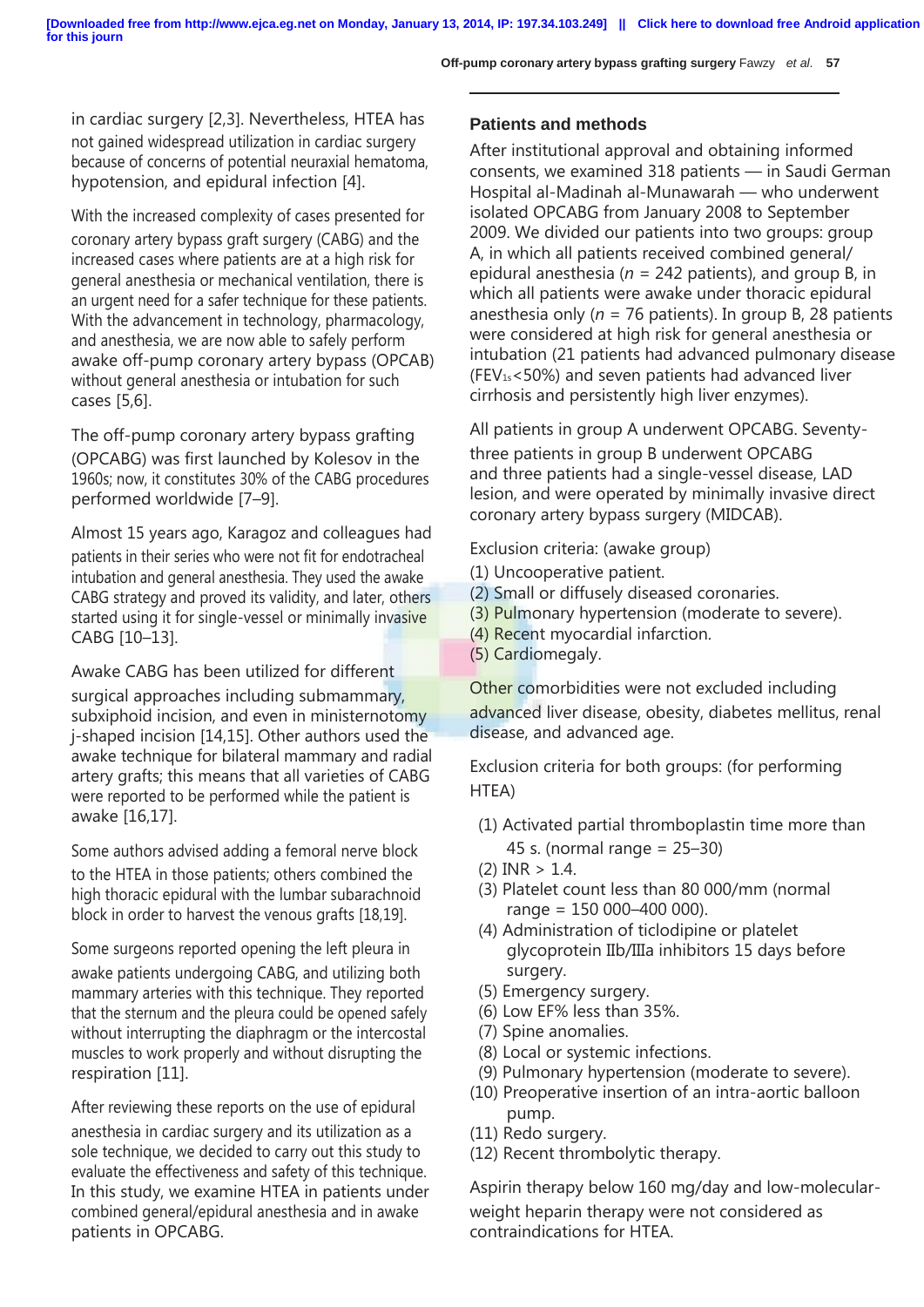58 **The Egyptian Journal of Cardiothoracic Anesthesia**

Exclusion criteria for the study: (for all groups)

- (1) Associated valve disease.
- (2) Associated ventricular aneurysms.

During the preoperative visit, the rationale and the procedure of operating awake using only thoracic epidural anesthesia was explained; six patients refused the procedure and were operated under combined general/epidural anesthesia, and we included these patients in group A. Three patients had failed a trial for epidural catheter insertion and were excluded from the study. All the patients included in this study agreed to epidural catheter insertion and the OPCAB procedure, and signed an informed written consent. Those operated awake signed a separate consent.

# **The anesthetic management**

Patients received their usual cardiac medications early morning on the day of surgery. Premedication consisted of diazepam 5 mg orally, ranitidine 150 mg orally the night before surgery, on the morning of surgery, and morphine 0.1 mg/kg intramuscularly 2 h before being taken to the operating room. After arrival in the operating room, all patients were premedicated with intravenous midazolam 0.03-0.05 mg/kg.

A five-lead electrocardiography using continuous ST segment analysis, pulse oximetry, and noninvasive blood pressure monitoring were initiated. After performing modified Allen's test, an arterial catheter was inserted, under local anesthesia, into the left radial artery for monitoring of invasive blood pressure and arterial blood gases measurements.

In patients receiving general anesthesia, an epidural catheter (20-G; Portex) was inserted on the day of surgery (after checking an early morning coagulation profile) at the T4–5 interspace by using a midline approach and loss of resistance to air technique. Epidural catheters were inserted with patients in the sitting position using an 18-G needle with the bevel directed cephalad. The epidural catheter was advanced 4 cm into the epidural space and flushed with saline. A test dose of lidocaine 2% was administered, followed by a bolus of 4–8 ml of bupivacaine 0.25% + fentanyl 50  $\propto$ q 10–20 min before incision; then, an infusion of bupivacaine 0.125% + fentanyl 2  $\propto$ qml was started at 10 ml/h.

General anesthesia consisted of fentanyl 5–10  $\alpha$ g/kg, propofol 1 mg/kg, and cisatracurium 0.15 mg/kg. After the trachea was intubated, a right internal jugular multilumen centralvenous catheter was inserted. Anesthesia was maintained using isoflurane 0.5% and its concentration was later adjusted as required on the basis of clinical conditions (heart

rate and blood pressure). Neuromuscular blockade was achieved using an infusion of cisatracuriumat a rate of  $3 \propto g/kg/min$ .

Tracheal extubation was planned in the operating room. All patients were transferred after stabilization of hemodynamic and respiratory conditions to the ICU. Postoperative analgesia was provided by continuous TEA with bupivacaine 0.125% + fentanyl  $2 \propto q$ /ml at 6–14 ml/h supplemented with paracetamol 1 g intravenous infusion every 8 h.

In patients only receiving HTEA, the same steps were followed with the following differences: the bolus bupivacaine was changed to 0.5% concentration +  $50 \times g$  fentanyl, whereas the infusion was changed to bupivacaine  $0.25%$  + fentanyl 2  $\propto$ g/ml.

The central line was inserted under local anesthesia, a light sedation using ketamine 25 mg + midazolam 2 mg was administered before skin incision and sternotomy, and an oxygen face mask was started at a rate of 5 l/min. Endotracheal intubation equipment and a tracheostomy surgical tray were ready for any emergency.

For both groups, the Visual Analogue Pain Scale (VAPS) was recorded at 2, 4, 12, and 24 h after tracheal extubation.

The ICU hemodynamic monitoring and treatment protocols were the same for both groups.

# **The surgical technique**

# *Patients under sombined general/epidural anesthesia (Group A)*

The patients were positioned supine on the operating table with a shoulder pillow, a urinary catheter was introduced, and a diathermy return pad was applied. The surgical field was sterilized with betadine 10% and the patients were covered by sterile surgical drapes.

A midline skin incision and full median sternotomy using the Stryker electric saw were used in all patients. The pericardium was first opened to assess the contractility of the heart and the pulmonary artery pressure manually, and then the left pleura was opened to harvest the left internal thoracic artery (LITA). The LITA was harvested as a pedicle and we did not use the skeletonized LITA technique. The LITA were harvested using low-energy coagulation mode spray diathermy with complete ligation of all branches. Heparin was administered at a dose of 2 mg/kg, aiming for an ACT value more than 200 s. The LITA were wrapped in a warm small gauze soaked with papaverine. The other grafts were then harvested (the radial artery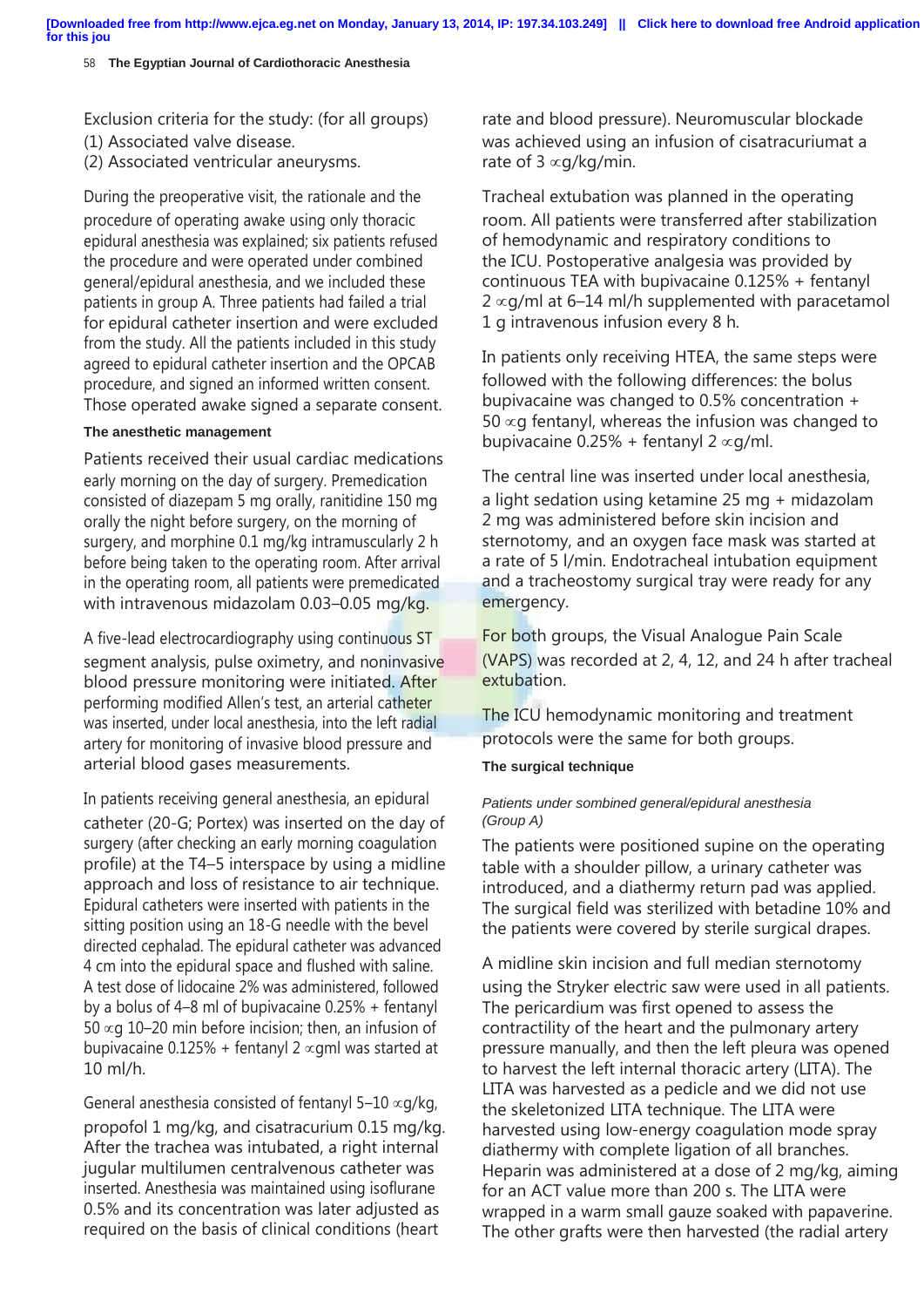and the saphenous vein grafts). Gastroepiploic artery, RITA grafts, or Y and T grafts were not used.

A stitch was placed in the posterior pericardium 5 cm below the inferior left pulmonary vein and medial to the left phrenic nerve. This stitch was used to control the direction of the heart apex acting like the starfish cardiac stabilizer.

A large lap pad was placed under the heart and the heart was stabilized using a Medtronic octopus suction system to fix the territory of the target vessel. The epicardium was dissected over the coronary vessels and then the proximal part was controlled by a rubber stitch. The coronary vessel was opened with a size 11 blade and then the anastomosis was carried out using polypropylene 7/0 or 8/0. In all cases, we started with the LITA to the LAD, then the OMs then the Ds, and finally the RCA or the PDA. After completion of the distal anastomoses, the aorta was side clamped using the Satinsky C-clamp and the proximal anastomoses were performed using aortic punch number 4 for the radial and number 4.5 for the veins, polypropylene 6/0 for the veins, and 7/0 for the radials.

### *The awake patients under HTEA only (Group B)*

The same steps and incision were used as in group A. We added a local anesthetic (lidocaine 2%) to the wound site, especially at the upper end, to ensure adequate pain control. The sternum was opened in the expiratory phase to minimize opening of the right pleura (the right pleura was unintentionally opened in three patients). The opening distance of the two sternal blades was reduced to decrease traction on the chest joints and allow smooth spontaneous breathing. The left pleura was opened in 32 patients (42%), but the respiration and the blood gases remained unaffected. We did not attempt to repair the pleura and we just placed a soaked sponge at the tear site.

#### *Both groups*

At the end of the procedure, the posterior pericardium was opened in 213 patients (88%) in group A and in 39 patients (51%) in group B (other patients had pleural adhesions). The chest tubes were fixed separately: one at the anterior mediastinum and the second at the left intercostal space. In 34 patients (49%) in whom we did not open the posterior pericardium, we placed the two tubes in the anterior mediastinum. Three patients in group B underwent MIDCAB surgery and had only left intercostal tubes. Routine figure of eight closure was performed using wire number 7 in all patients and low suction was applied to the drains.

Follow-up in the ICU and during the hospital stay with ECG and cardiac enzymes was performed when

needed. One hundred and thirteen patients (46%) in group A underwent coronary angiography within 1 year; three of them were symptomatic and the others were asymptomatic and electively volunteered to be checked. Thirty-two patients (42%) in group B underwent coronary angiography within 1 year; only one was symptomatic and the others were not.

All the patients were operated upon by the same surgical and anesthesia teams.

#### **Data processing and analysis**

Descriptive analysis (mean, SD, and student *t*-test) was carried out using the statistical package for social sciences (SPSS 17.0) including frequency distribution and cross-tabulation. Differences were considered significant at *P* value less than 0.05.

# **Results**

There was no intraoperative mortality in either group. Also, there was no postoperative mortality after 1 year of follow-up in both groups.

The demographic data of both groups showed no statistical differences, except in the number of smokers; there were fewer smokers in group B (*P* = 0.062) (Tables 1–3 and Figs. 1–3).

The associated comorbid diseases (advanced liver and lung diseases) were higher in group B (*P* = 0.001 and 0.003, respectively). There were higher preoperative MIs in group A  $(P = 0.001)$ .

The duration of operation and the time taken for the distal anastomosis were not significantly different between both groups ( $P = 0.7$  and 0.8, respectively). There was a significant difference in the number of distal and proximal anastomoses, and the sequential

#### **Table 1 Preoperative data**

|                                   | Group A<br><del>(n = 242)</del> | Group B<br>$(n=76)$            | P value          |
|-----------------------------------|---------------------------------|--------------------------------|------------------|
|                                   |                                 |                                |                  |
| Age (mean $\pm$ SD) (years)       | $49.9 \pm 7.1$                  | $47.965 \pm 6.7$               | 0.6              |
| Sex (male%)                       | 98                              | 100                            | 0.53             |
| Hypertension $[n (\%)]$           | 109(45)                         | 41 (53.9)                      | 0.43             |
| Diabetes $[n (%)]$                | 106 (43.8)                      | 39(51.3)                       | 0.4              |
| Dyslipidemia [n (%)]              | 97 (40)                         | 34 (44.7)                      | 0.7              |
| Smoking $[n (%)]$                 | 150 (61.9)                      | 27 (35.5)                      | 0.062            |
| Weight (mean $\pm$ SD) (kg)       |                                 | $88.6 \pm 12.687.975 \pm 11.9$ | 0.5              |
| EF%                               | 45.93                           | 45.609                         | 0.37             |
| Advanced lung disease<br>[n (%)]  | 0                               | 21(27.6)                       | 0.003            |
| Advanced liver disease<br>[n (%)] | O                               | 7(9.2)                         | 0.001            |
| COPD $[n (%)]$                    | 9(3.7)                          | 2(2.63)                        | 0.9              |
| Recent MI [n (%)]                 | <del>(8.67)</del><br>┲┯         |                                | <del>0.001</del> |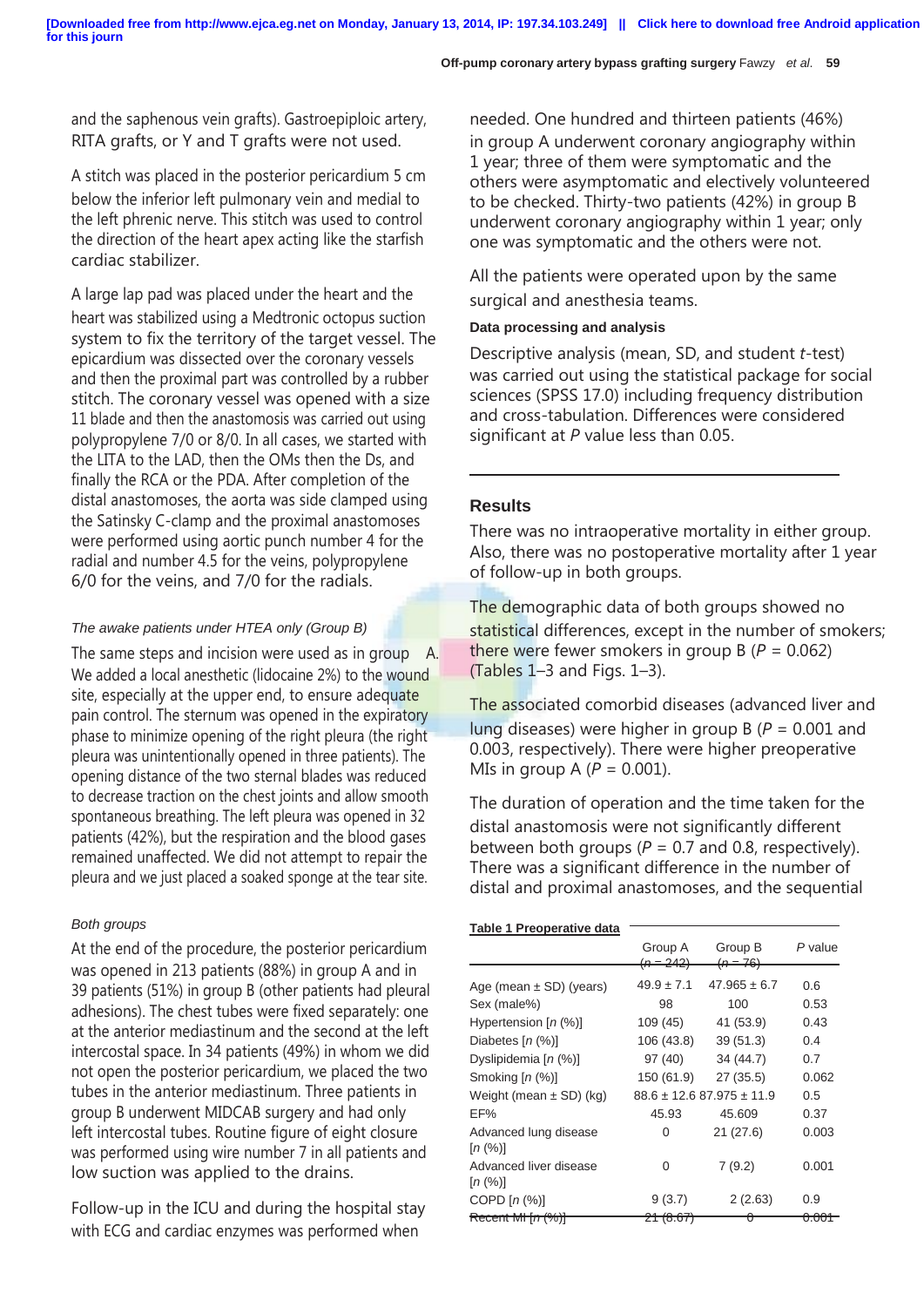**[Downloaded free from http://www.ejca.eg.net on Monday, January 13, 2014, IP: 197.34.103.249] || Click here to download free Android application for this jour**

#### 60 **The Egyptian Journal of Cardiothoracic Anesthesia**

| <b>Table 2 Operative data</b> |                      |                     |         |
|-------------------------------|----------------------|---------------------|---------|
|                               | Group A              | Group B             | P value |
|                               | <del>(n = 242)</del> | <del>(n = 76)</del> |         |
| OR time (h)                   | $3.15 \pm 0.29$      | $3.103 \pm 0.29$    | 0.7     |
| Anesthesia time (min)         | 6.48                 | 5.188               | 0.8     |
| Number of distal grafts       | $4.06 \pm 1.3$       | $3.234 \pm 1.1$     | 0.037   |
| Number of proximal grafts     | $2.371 + 1$          | $1.592 \pm 0.7$     | 0.041   |
| Sequential [n (%)]            | 116 (50.2)           | 30 (34.48)          | 0.046   |
| $MAP$ (mm $Hg$ )              | $100.67 \pm 12$      | $95.612 \pm 10$     | 0.27    |
| HR (beats/min)                | $75.43 \pm 13$       | $76.919 \pm 15$     | 0.31    |
| PaO <sub>2</sub>              | $213.76 \pm 73$      | $96.241 \pm 26$     | 0.01    |
| PACO <sub>2</sub>             | 43.589 ± 9           | $47.362 \pm 13$     | 0.8     |

#### **Table 3 Postoperative data**

|                                                         | Group A<br><del>(n = 242)</del>  | Group B             | P value |
|---------------------------------------------------------|----------------------------------|---------------------|---------|
|                                                         |                                  | <del>(n = 76)</del> |         |
| VAS                                                     | $1.425 \pm 0.42$ 1.290 $\pm$ 0.3 |                     | 0.73    |
| Postoperative AF [n (%)]                                | 17 (7.02)                        | 13(17)              | 0.025   |
| Postoperative MI [n (%)]                                | Ω                                | 0                   |         |
| ICU stay (days)                                         | $2.772 \pm 0.9$                  | $1.269 \pm 0.4$     | 0.0038  |
| Hospital stay (days)                                    | $7.314 \pm 3.1$                  | $3.743 \pm 1.2$     | 0.0021  |
| Postoperative angiography<br>(vein occlusion) $[n (%)]$ | 3(1.23)                          | 1(1.31)             | 0.93    |
| Postoperative ventilation (h)                           | $0.421 \pm 0.11$                 |                     |         |

AF, atrial fibrillation.

grafts (more in group A than in group B) (*P* = 0.037, 0.041, and 0.046, respectively).

The hemodynamics (mean arterial pressure and heart rate) were not different between both groups. The blood gases were stable in both groups, but the  $PaO<sub>2</sub>$ was higher in group A because of the mechanical ventilation ( $P = 0.01$ ).

The assessment of pain using the VAPS (Visual Analogue Pain Score) showed no statistically significant difference between both groups and the scores were low in both groups (1.4 and 1.29, with *P* = 0.73).

The postoperative atrial fibrillation was higher in group B than in A ( $P = 0.25$ ). There were no reported cases of postoperative MI in both groups.

Comparison of the duration of mechanical ventilation did not show any significant difference between both groups (*P* = 0.79).The ICU and hospital stay were longer in group A than B ( $P = 0.0038$  and 0.0021, respectively).

There was no significant difference in the follow-up coronary angiography performed within 1 year of surgery between both groups (*P* = 0.93).

# **Discussion**

The use of the TEA has been reported in cardiac surgery, with a suggested benefit of better recovery,







Operative date



Postoperative data. AF, atrial fibrillation

stable hemodynamics, fast tracking, less pain, fewer complications, and reduced expenses. Moreover, TEA may induce coronary vasodilatation, and other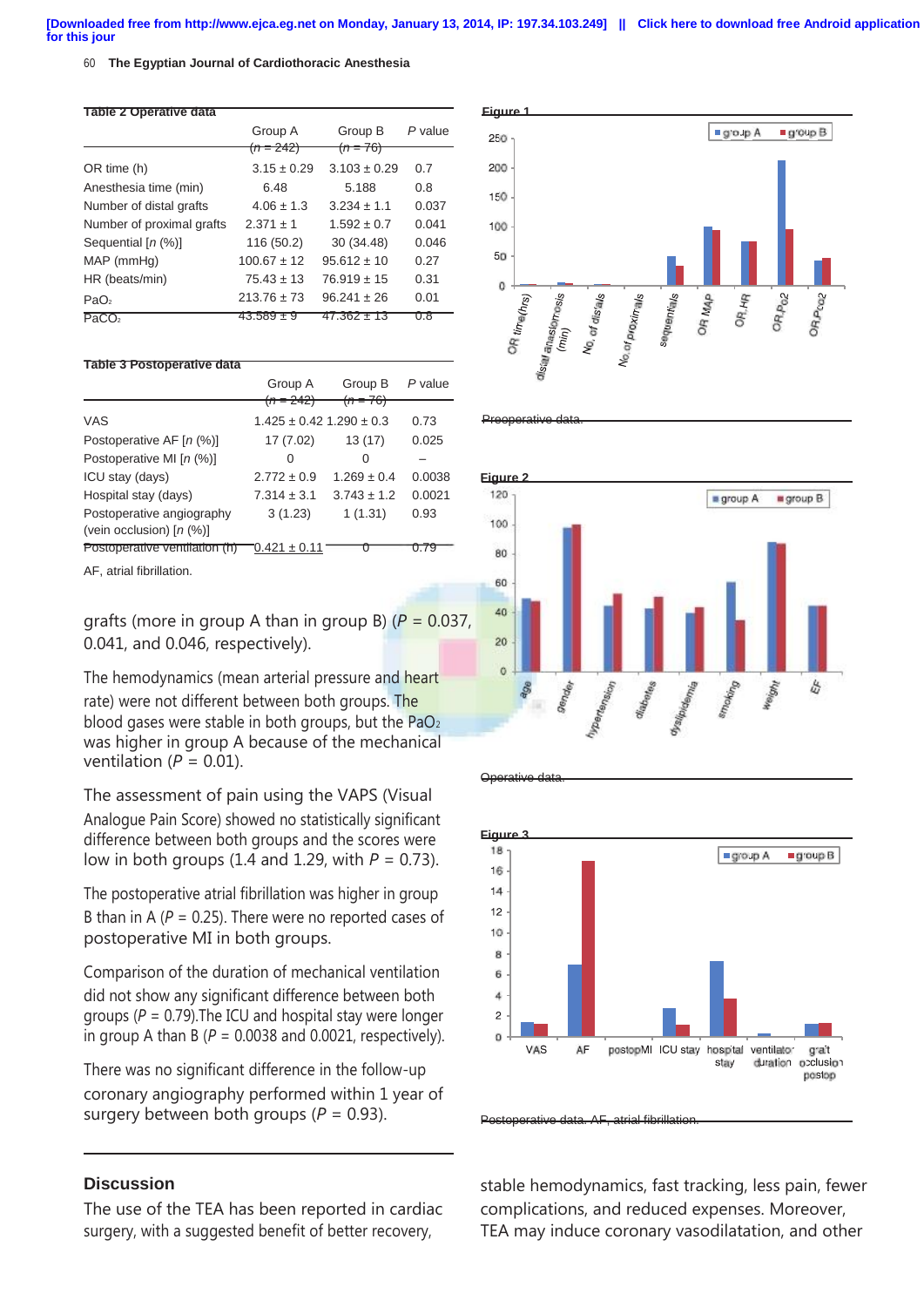arterial vasodilatation including the ITA, leading to better surgical results [11,20]. In addition, epidural analgesia may also lead to better graft flow and may induce a fibrinolytic action that may counteract the procoagulant state observed after beating heart surgery [18,21,22].

The development of OPCAB and MIDCAB has expanded the use of the HTEA. Although the awake patient technique was developed as a result of the increased utilization and familiarity of HTEA, it is still an immature technique with little literatures. Candidates for the awake technique should be psychologically prepared and should fully understand what to expect during surgery. In our study, most of the patients agreed to this technique and considered it a unique less invasive attractive option that facilitates fast recovery. A few others were apprehensive and refused it completely.

Unlike previous reports, our study examined only isolated CABG procedures without the use of CPB. In our opinion, this awake technique should be performed more commonly in offpump surgeries as the patients selected for these surgeries had advanced liver or lung diseases (cannot withstand GA). The impact of CPB is a generalized effect on many body systems caused by the Kallikrein and complement system, and the resulting complications are not just the mechanical effect of the intubation, mechanical ventilation, or the pump tubing system [17,22].

One of the common problems that may be encountered is the difficulty in insertion of the catheter because of narrow spaces or an irritable, moving patient (about 3% of cases); fortunately, it yields a very minimal rate of complications  $(1:30 000)$  [11].

When performing the awake HTEA technique, it is important that the effect of the epidural block should remain below the level of C6. If a higher level is reached, paralysis of the diaphragm may occur and respiratory compromise may develop [11].

We added more local anesthetic (lidocaine 2%) to the wound site, especially at the upper end, to ensure adequate pain control. We also used the femoral nerve block technique that was described by other authors [6,11,19,23,24,25].

We attempted to avoid opening of the pleura during the sternotomy; thus, we used the saw during the expiration phase. This contrasts with the work of Karagoz, who performed the sternotomy during the

inspiration phase [10,11]. In our series, opening of the pleura did not affect the respiration as opposed to the patients in the other authors' work. In addition, in the previously mentioned study, the authors attempted to repair the open pleura with sutures; we just placed a saline-soaked gauze without any repairs and our patients did not develop any respiratory compromise [11].

The degree of sternal retraction in the awake patients should be less than that in anesthetized and mechanically ventilated patients. The reduced retraction lessens the tension on the chest wall joints and ligaments and allows for more efficient spontaneous breathing. However, the surgical field needs to be adequate and enough for surgical exposure. Cooperation and communication of the entire surgical team is vital for this technique to work.

There was a difference in the number of grafts between the two groups, which may be attributed to the advanced disease in almost 36% of the patients in group B and 4% with single-vessel disease, with a total of 40% of the patients subjected to less number of grafts. This was not because of an intended under revascularization as we grafted even the small targets and the distal ones.

In our study, there was a higher incidence of atrial fibrillation in the awake group. This might be because of the lack of posterior pericardiotomy and impaired drainage of the pericardium in that group.

# **Conclusion**

It is safe to perform OPCABG by standard sternotomy for multivessel disease with or without general anesthesia using HTEA.

Our results showed that the rate of complications was similar in both groups, the awake and the combined general/epidural. The pain assessment scores were also almost the same in both groups, but the ICU stay and hospital stay were less in group B than A. We do not believe that this should be enough justification to perform all CABG surgeries using this awake technique. The awake technique should be reserved for patients at high risk for general anesthesia or endotracheal intubation.

**Acknowledgements**

**Conflicts of interest** There are no conflicts of interest.